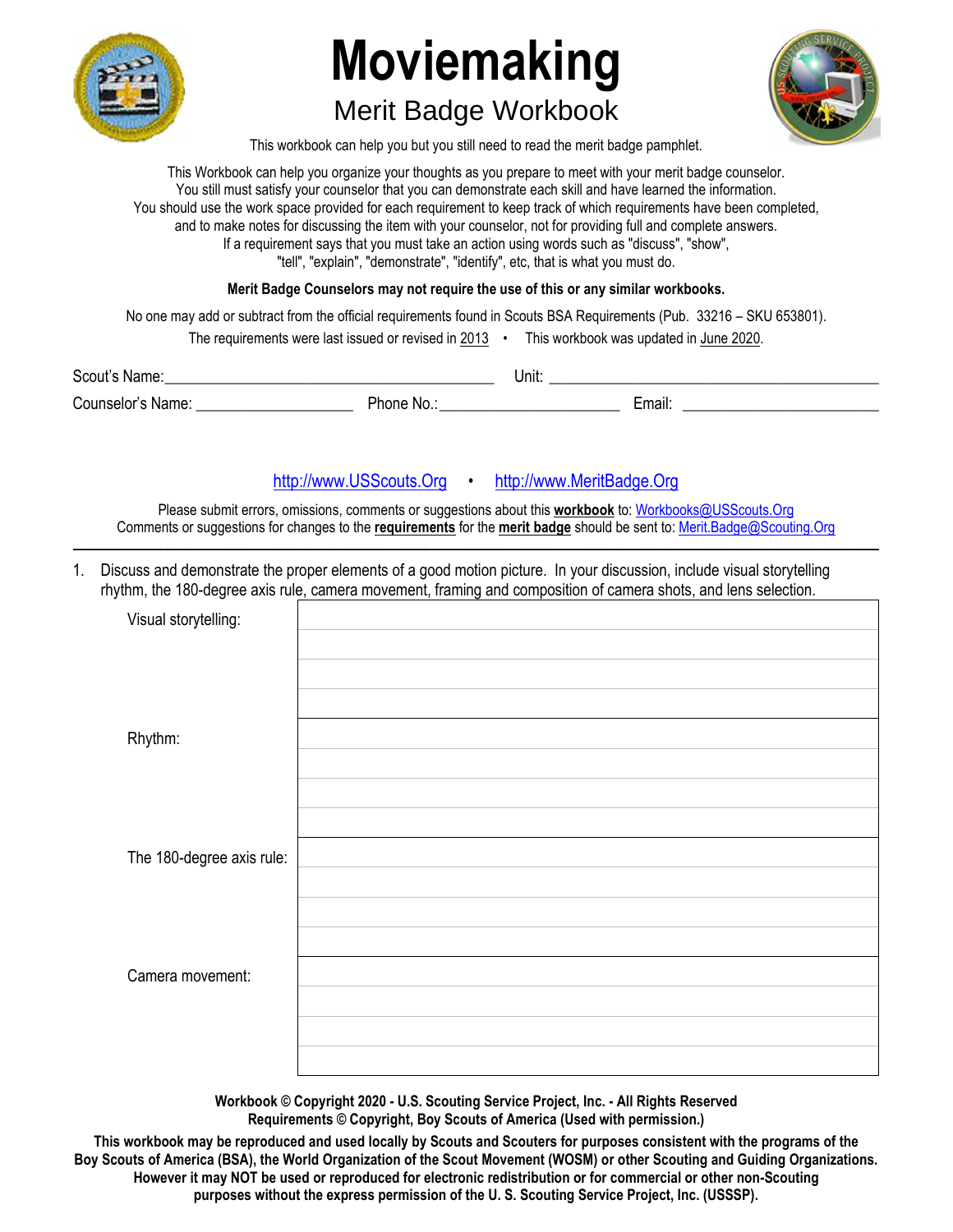| Framing and composition<br>of camera shots: |  |
|---------------------------------------------|--|
|                                             |  |
|                                             |  |
|                                             |  |
| Lens selection:                             |  |
|                                             |  |
|                                             |  |
|                                             |  |

- 2. Do the following:
	- a. In a three- or four-paragraph treatment, tell the story you plan to film, making sure that the treatment conveys a visual picture.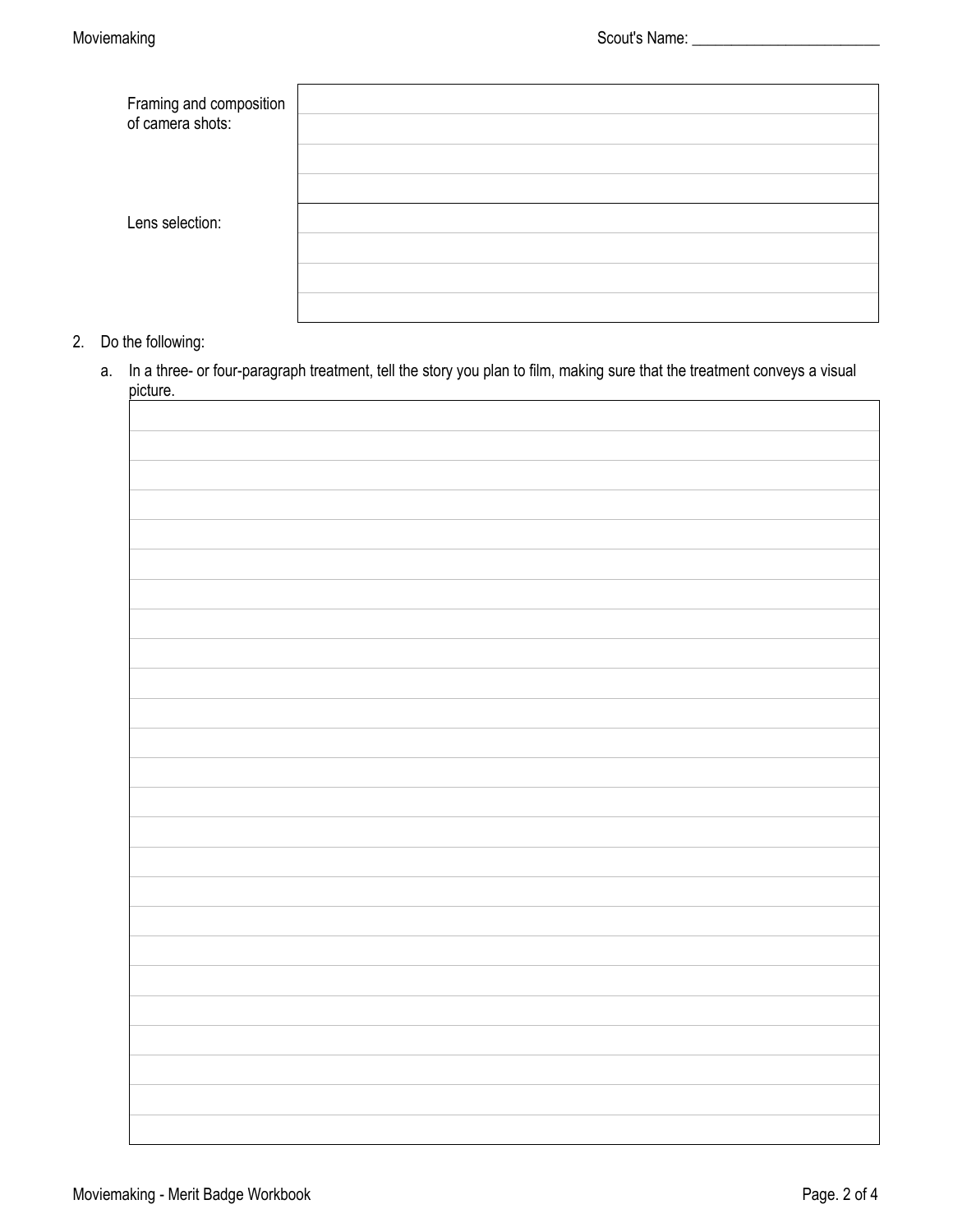b. Prepare a storyboard for your motion picture (This can be done with rough sketches and stick figures.)

- c. Demonstrate the following motion picture shooting techniques.
	-

□ 1. Using a tripod strategies are all the selecting an angle

- □ 2. Panning a camera service of the selecting proper lighting
- 
- 
- **1** 3 Framing a shot **6.** Handheld shooting
- d. Using motion picture techniques,, plan ONE of the following programs. Start with a treatment, and complete the requirement by presenting this program to a pack or your troop, patrol, or class.



- $\Box$  2. Create a short feature of your own design using the techniques you learned.
- $\Box$  3. Shoot a vignette that could be used to train a new Scout in a Scouting skill.